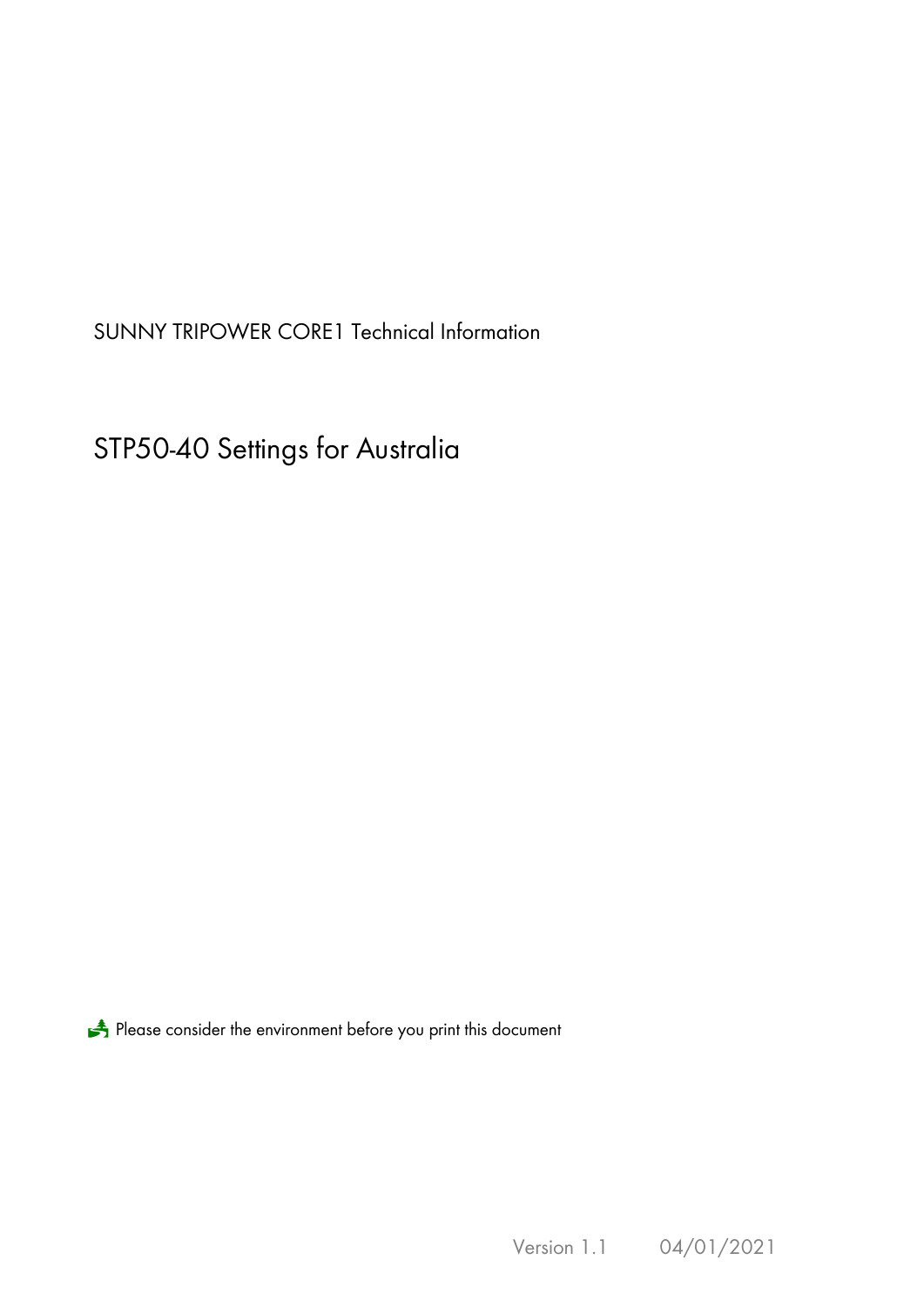# **Contents**

| $\mathbf{1}$   |     |                                                                                |  |
|----------------|-----|--------------------------------------------------------------------------------|--|
|                | 1.1 |                                                                                |  |
|                | 1.2 | Settings - Ausnet Services, Jemena, Citipower, Powercor, United Energy7        |  |
|                | 1.3 | Settings - Energex, Ergon, Essential Energy, NT Power and Water, TasNetworks 8 |  |
|                | 1.4 |                                                                                |  |
|                | 1.5 |                                                                                |  |
|                | 1.6 |                                                                                |  |
|                | 1.7 |                                                                                |  |
|                | 1.8 |                                                                                |  |
|                | 1.9 |                                                                                |  |
| $\overline{2}$ |     |                                                                                |  |
|                | 2.1 |                                                                                |  |
|                | 2.2 |                                                                                |  |
|                | 2.3 |                                                                                |  |
| 3              |     |                                                                                |  |
| 4              |     |                                                                                |  |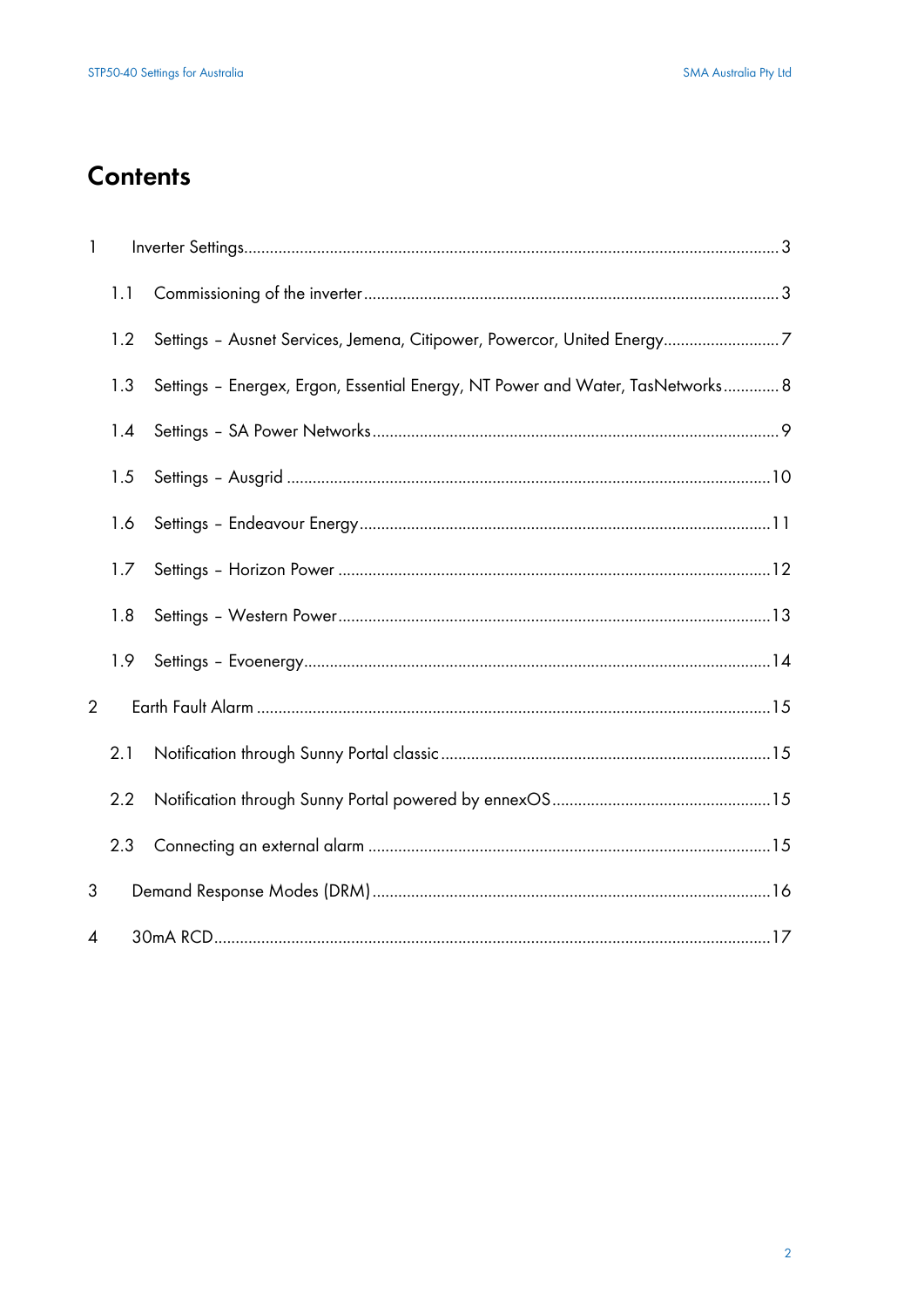# **1 Inverter Settings**

Different grid operators in Australia require changes to the default AS/NZS 4777.2:2015 inverter settings. Commonly adjusted settings are:

- Active power as a function of AC voltage (Volt-Watt)
- Reactive power as a function of AC voltage (Volt-VAR)
- $\bullet$  10 minute average overvoltage value  $(V_{\text{normal}})$

It is recommended to consult your grid operator's relevant technical standard or connection approval to confirm required settings.

**Please note, the country standard should always be set first before making any adjustments to inverter settings. Follow the procedure below in order.**

### **1.1 Commissioning of the inverter**

The setting changes can be made manually, as described in this document, or using a configuration file.

#### **Requirements**

- Wireless enabled smart device e.g Smart Phone, Tablet or a laptop with ethernet port and an ethernet cable
- If your inverter has been operating for more than 10 hours, a valid SMA GRID GUARD CODE is required. To apply for an SMA Grid Guard Code fill out an application and return to SMA. You can find the application form by searching *["SMA Grid Guard code application"](https://www.google.com/search?q=SMA%20Grid%20Guard%20code%20application&rct=j)*
- Instructions valid for STP50-40 inverters with Firmware  $\geq 3.00 \text{ xR}$ .

A YouTube instructional video is available, you can find this in the SMA Australia Playlist [https://ti](https://tinyurl.com/smayoutube)[nyurl.com/smayoutube](https://tinyurl.com/smayoutube)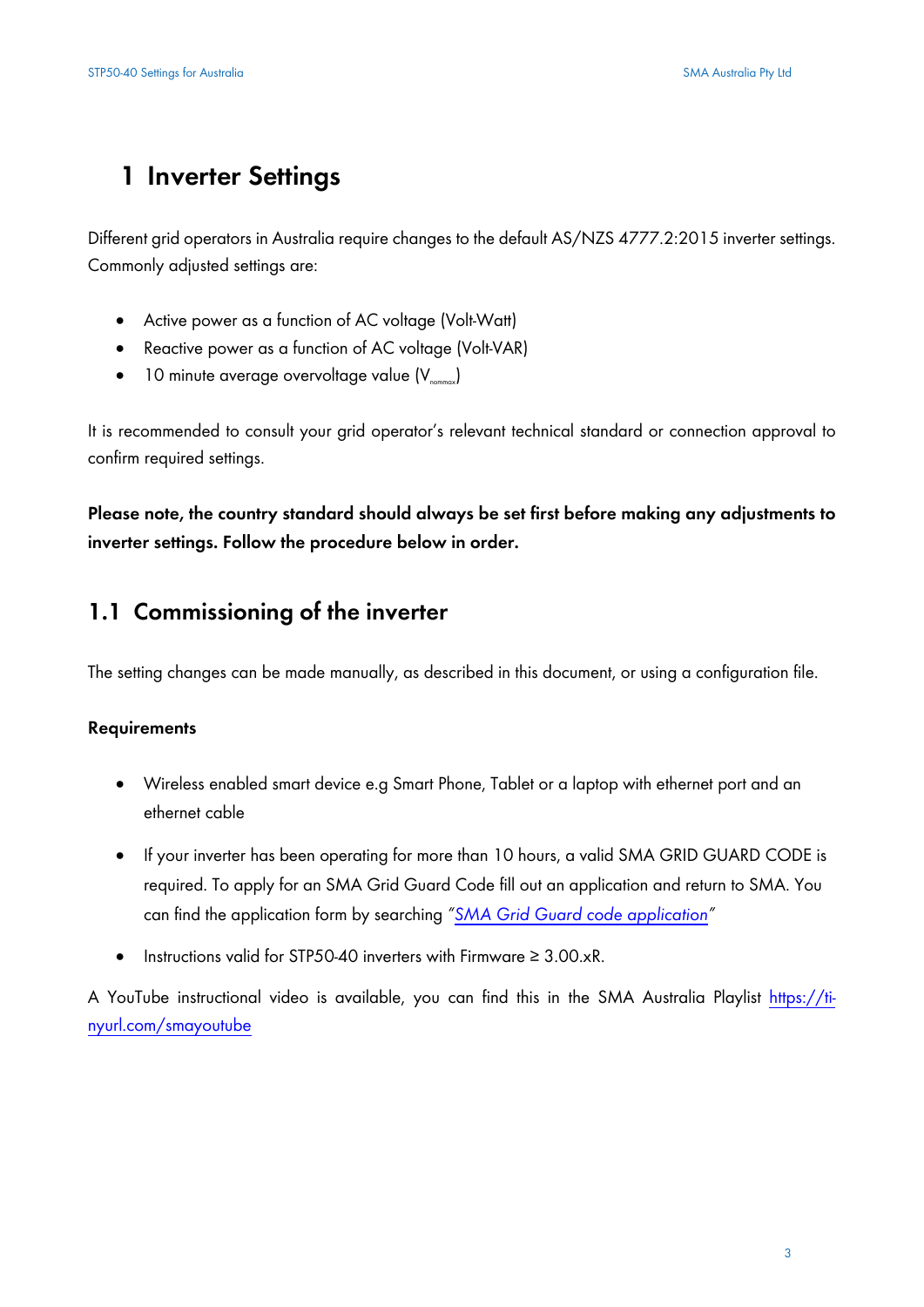#### **Instructions**

- 1. Connect to your inverter's user interface through WLAN or an ethernet cable. An instructional video for WLAN is available - <https://youtu.be/3XFqFOnVv3U>
- 2. Log onto the inverter as an **Installer**. If the inverter already has an unknown installer password set, contact the original installer or SMA Service for a PUK.
- 3. If the inverter was previously commissioned or has been operating for more than 10 hours, you need to enter a SMA Grid-guard code. Skip this step if this is the first-time inverter is turned on. Once logged in to the WebUI as an installer navigate to the top right menu and under **User settings**, select **SMA Grid Guard login** as shown following.

| Home                                                                                                                 | SMA Grid Guard login                                                                                                                                                                                               |
|----------------------------------------------------------------------------------------------------------------------|--------------------------------------------------------------------------------------------------------------------------------------------------------------------------------------------------------------------|
| $\bigstar$ Home<br><b>C</b> Instantaneous values<br><b>C</b> Device Parameters<br>$E$ Events<br>Device Configuration | You can only change the SMA Grid Guard parameters with your personal access<br>code. Any change to SMA Grid Guard parameters must be approved by the grid<br>operator.<br>SMA Grid Guard code<br><b>**********</b> |
| 1 User settings $\sim$<br>Start the installation assistant<br>SMA Grid Guard login                                   | Cancel<br>Login                                                                                                                                                                                                    |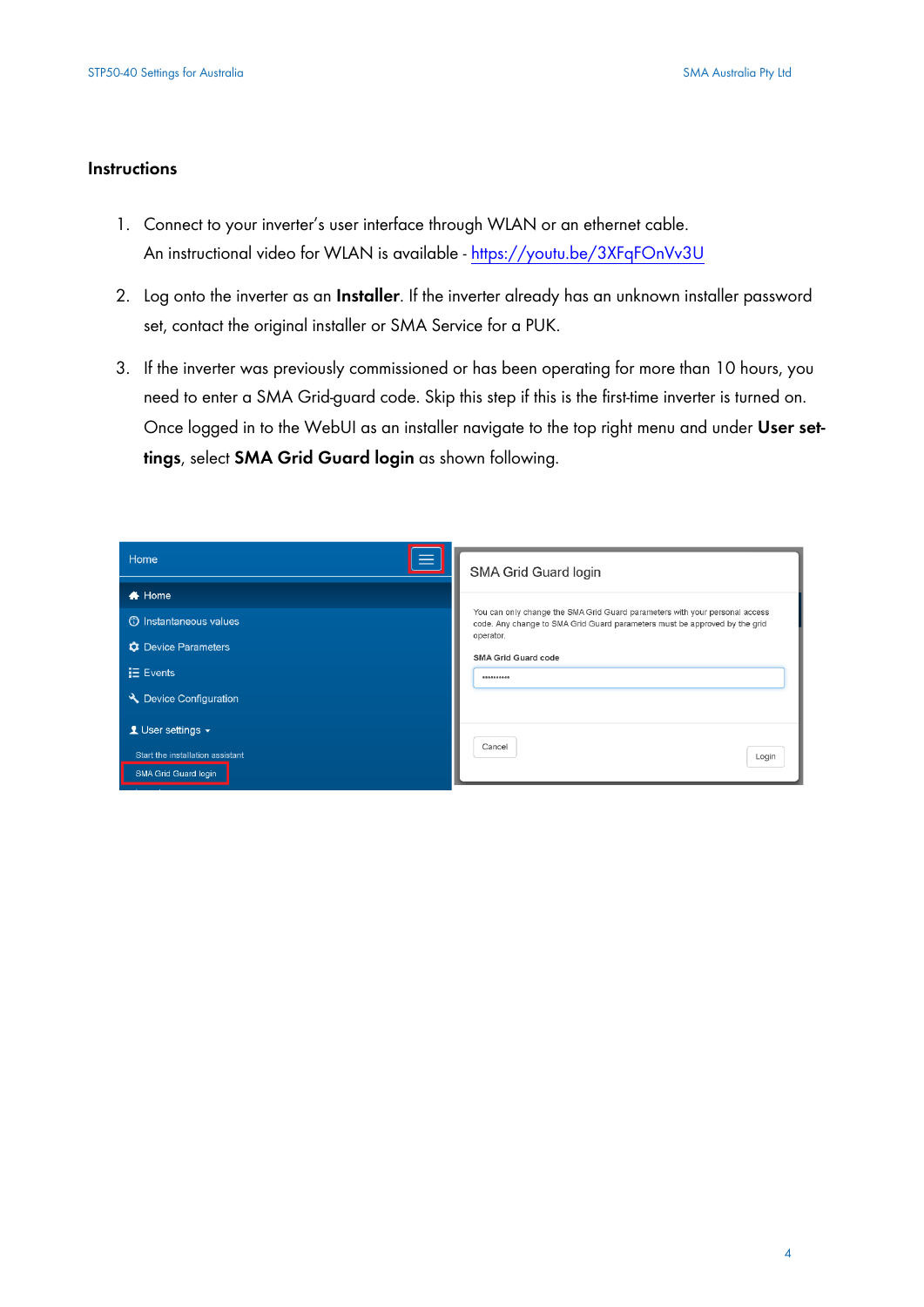4. Select **Configuration using Installation Assistant** if the inverter has not been commissioned. Otherwise skip to step 7.

| Configure the device                                                                     |                                              |                      | <b>O</b> User Information                                                                                                                                                                                                                                                                                                                                                                               |
|------------------------------------------------------------------------------------------|----------------------------------------------|----------------------|---------------------------------------------------------------------------------------------------------------------------------------------------------------------------------------------------------------------------------------------------------------------------------------------------------------------------------------------------------------------------------------------------------|
| Sunny Boy 2.5<br>Device name:<br>these are mockup values<br>Serial number:<br>1930000145 |                                              |                      | Configure the device<br>Adopting the Configuration from a<br>File<br>With this configuration option, you can<br>adopt a previously saved configuration<br>from a file.                                                                                                                                                                                                                                  |
| Firmware version:<br>0.0.1 N<br>Select a configuration option:                           |                                              |                      | <b>Configuration with Installation</b><br>Assistant<br>With this configuration option, you can<br>configure the device with the help of<br>the installation assistant. The<br>installation assistant guides you step-<br>by-step through the configuration<br>process.<br><b>Manual Configuration</b><br>With this configuration option, you can<br>configure all parameters of the device<br>manually. |
| Adopt the configuration from a<br>file                                                   | Configuration with installation<br>assistant | Manual configuration |                                                                                                                                                                                                                                                                                                                                                                                                         |

- 5. Follow the setup procedure as guided in the steps of the assistant. You should set up the following steps for this inverter properly:
	- o Network configuration: how the inverter connects to the internet
	- o Timezone

**SUNNY TRIPOWER** 

- o Country standard = AS4777.2\_2015
- o Setup export control (if applicable)
- 6. After the Configuration Assistant is complete, the inverter homepage will be displayed.
- 7. Select **Device parameters** from the top menu, then select **Edit parameters**

| Home                         | ① Instantaneous values ● ● ● Device parameters ● 三 Events ● ● Device configuration |  | $\bullet$ Data |
|------------------------------|------------------------------------------------------------------------------------|--|----------------|
| Edit parameters              |                                                                                    |  | Exp.           |
| $\sum$ Type Label            |                                                                                    |  |                |
| $\blacktriangleright$ Device |                                                                                    |  |                |

8. Under Grid Monitoring  $\rightarrow$  Grid monitoring  $\rightarrow$  Country standard, ensure the underlying country standard is AS4777.2\_2015. If it is not this value, change the **Set country standard** to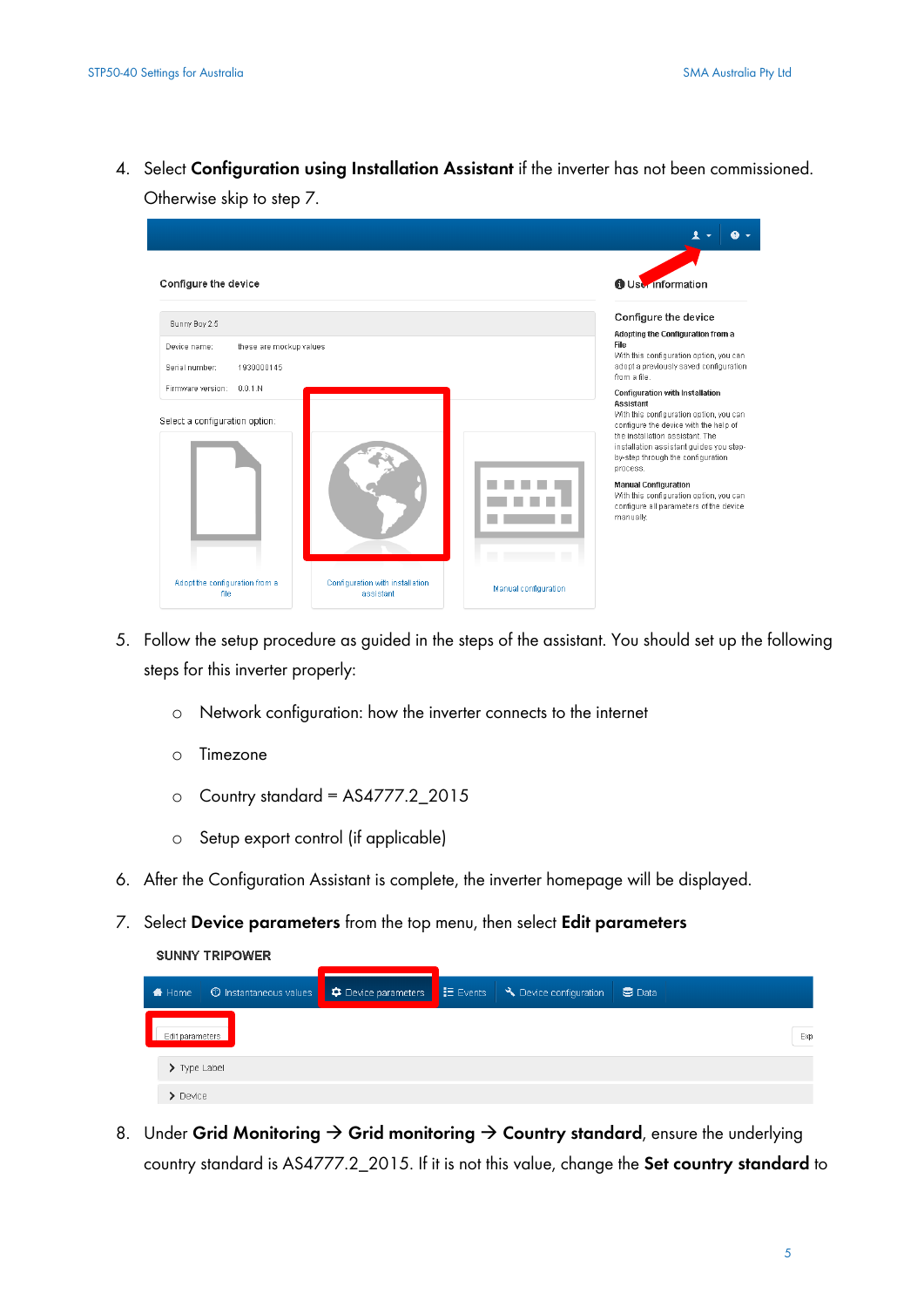#### AS4777.2\_2015 as shown in the screenshot below

| $\vee$ Grid Monitoring      |                    |                        |
|-----------------------------|--------------------|------------------------|
| $\vee$ Grid monitoring      |                    |                        |
| Country standard            |                    | <b>Special setting</b> |
| Set country standard        | [AU] AS4777.2_2015 | v                      |
| Underlying country standard |                    | [AU] AS4777.2_2015     |

- 9. Settings for each grid operator have been tabulated at the end of this document. Find the appropriate table and adjusted the inverter settings.
- 10. Once all inverter setting changes have been made, scroll to the top of the page and click **Save**

#### **All**

|                  | <b>SUNNY TRIPOWER</b>                                    |                           |                 |                      |        |                    |  |
|------------------|----------------------------------------------------------|---------------------------|-----------------|----------------------|--------|--------------------|--|
| <del></del> Home | <b>C</b> Instantaneous values                            | <b></b> Device parameters | <b>旧</b> Events | Device configuration | 5 Data |                    |  |
| Discard all      | Save all                                                 |                           |                 |                      |        |                    |  |
|                  | Unsaved changes (1)                                      |                           |                 |                      |        |                    |  |
|                  | Parameter name                                           |                           |                 | Old value            |        | New value          |  |
|                  | Grid Monitoring - Grid monitoring - Set country standard |                           |                 | -------              |        | [AU] AS4777.2_2015 |  |

11. The setup is now complete.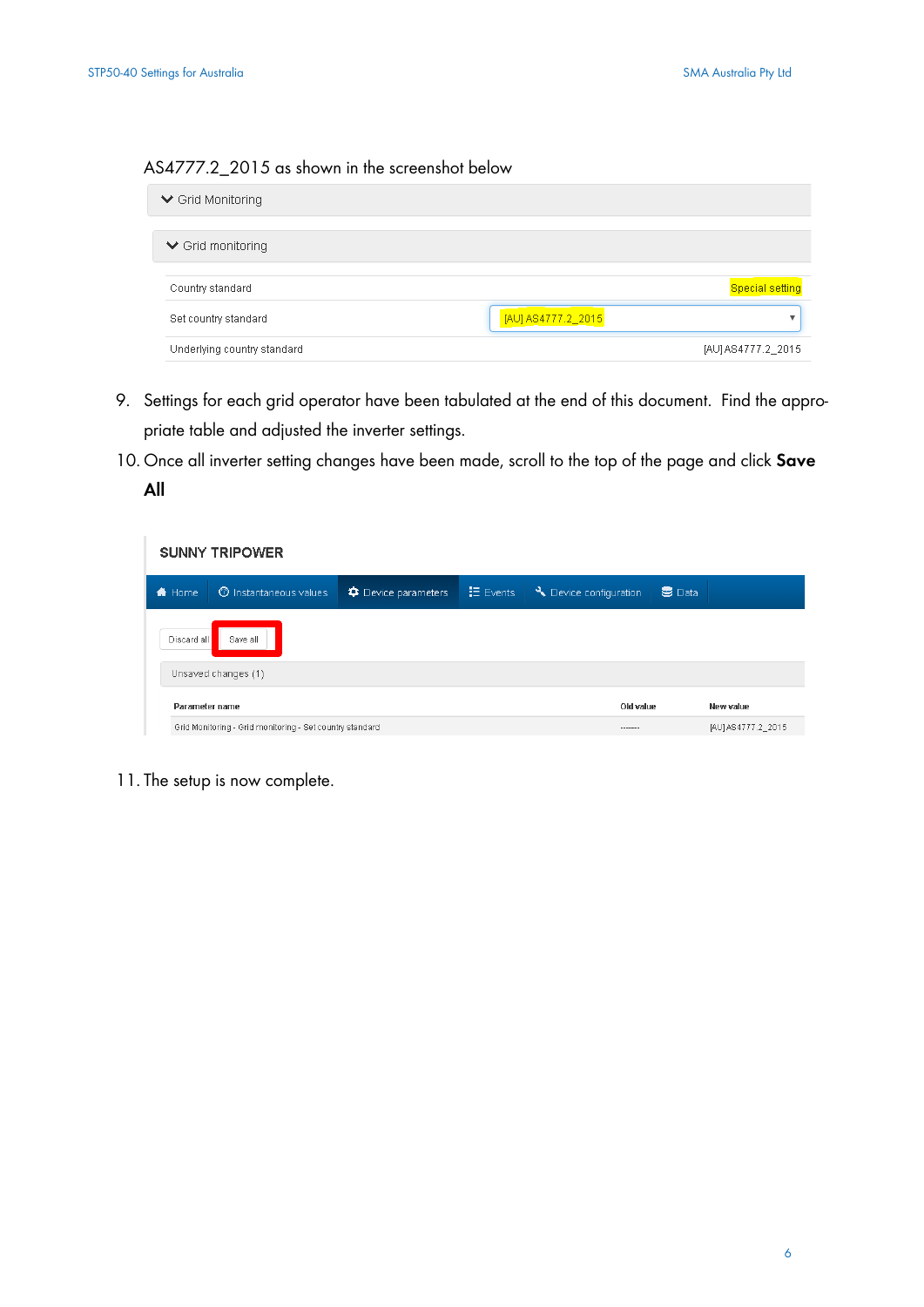

### **1.2 Settings – Ausnet Services, Jemena, Citipower, Powercor, United Energy**

| <b>Category</b>                                                                                              | <b>Parameter</b>                 | Value                   |
|--------------------------------------------------------------------------------------------------------------|----------------------------------|-------------------------|
| Grid monitoring > Set country standard >                                                                     | <b>Country Standard</b>          | [AU] AS4777.2_2015      |
| Grid monitoring > Country standard > Voltage monitoring                                                      | Voltage increase protection      | 258V                    |
| System and device control > Inverter > Reactive power mode                                                   | Operating mode of static voltage | Reactive power charact. |
|                                                                                                              | stabilization                    | curve                   |
| Inverter > Conf. of the grid integr. characteristic curves > Supporting points of the characteristic curve 1 | X value A                        | 207                     |
| Inverter > Conf. of the grid integr. characteristic curves > Supporting points of the characteristic curve 1 | X value B                        | 220                     |
| Inverter > Conf. of the grid integr. characteristic curves > Supporting points of the characteristic curve 1 | X value C                        | 253                     |
| Inverter > Conf. of the grid integr. characteristic curves > Supporting points of the characteristic curve 1 | X value D                        | 259                     |
| Inverter > Conf. of the grid integr. characteristic curves > Supporting points of the characteristic curve 1 | Y value A                        | 100                     |
| Inverter > Conf. of the grid integr. characteristic curves > Supporting points of the characteristic curve 1 | Y value B                        | 100                     |
| Inverter > Conf. of the grid integr. characteristic curves > Supporting points of the characteristic curve 1 | Y value C                        | 100                     |
| Inverter > Conf. of the grid integr. characteristic curves > Supporting points of the characteristic curve 1 | Y value D                        | 20                      |
| Inverter > Conf. of the grid integr. characteristic curves > Supporting points of the characteristic curve 2 | X value A                        | 208                     |
| Inverter > Conf. of the grid integr. characteristic curves > Supporting points of the characteristic curve 2 | X value B                        | 220                     |
| Inverter > Conf. of the grid integr. characteristic curves > Supporting points of the characteristic curve 2 | X value C                        | 241                     |
| Inverter > Conf. of the grid integr. characteristic curves > Supporting points of the characteristic curve 2 | X value D                        | 253                     |
| Inverter > Conf. of the grid integr. characteristic curves > Supporting points of the characteristic curve 2 | Y value A                        | 44                      |
| Inverter > Conf. of the grid integr. characteristic curves > Supporting points of the characteristic curve 2 | Y value B                        | $\mathbf{0}$            |
| Inverter > Conf. of the grid integr. characteristic curves > Supporting points of the characteristic curve 2 | Y value C                        | $\Omega$                |
| Inverter > Conf. of the grid integr. characteristic curves > Supporting points of the characteristic curve 2 | Y value D                        | $-44$                   |
| Inverter > Conf. of the grid integr. characteristic curves > Configuration of characteristic curve mode      | Activation of the characteristic | On                      |
|                                                                                                              | curve [B]                        |                         |
| Inverter > Conf. of the grid integr. characteristic curves > Characteristic curve                            | Number of support points to be   | $\overline{4}$          |
|                                                                                                              | used [A]                         |                         |

Table 1: Inverter Settings for Ausnet Services, Jemena, Citipower, Powercor, United Energy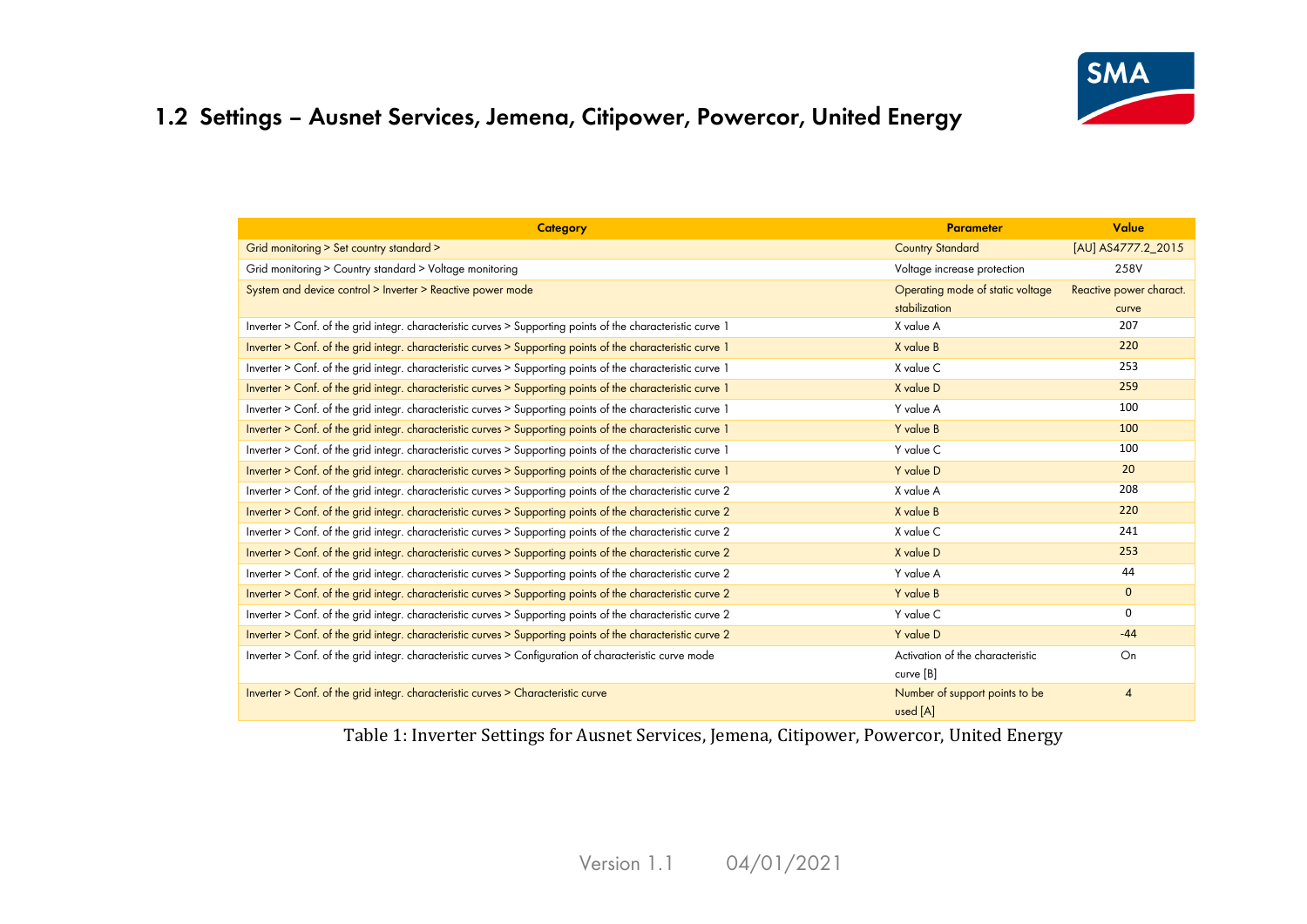# **1.3 Settings – Energex, Ergon, Essential Energy, NT Power and Water, TasNetworks**

| <b>Category</b>                                                                                              | <b>Parameter</b>                 | Value                   |
|--------------------------------------------------------------------------------------------------------------|----------------------------------|-------------------------|
| Grid monitoring > Set country standard >                                                                     | <b>Country Standard</b>          | [AU] AS4777.2_2015      |
| Grid monitoring > Country standard > Voltage monitoring                                                      | Voltage increase protection      | 258V                    |
| System and device control > Inverter > Reactive power mode                                                   | Operating mode of static voltage | Reactive power charact. |
|                                                                                                              | stabilization                    | curve                   |
| Inverter > Conf. of the grid integr. characteristic curves > Supporting points of the characteristic curve 1 | X value A                        | 207                     |
| Inverter > Conf. of the grid integr. characteristic curves > Supporting points of the characteristic curve 1 | X value B                        | 220                     |
| Inverter > Conf. of the grid integr. characteristic curves > Supporting points of the characteristic curve 1 | X value C                        | 253                     |
| Inverter > Conf. of the grid integr. characteristic curves > Supporting points of the characteristic curve 1 | X value D                        | 260                     |
| Inverter > Conf. of the grid integr. characteristic curves > Supporting points of the characteristic curve 1 | Y value A                        | 100                     |
| Inverter > Conf. of the grid integr. characteristic curves > Supporting points of the characteristic curve 1 | Y value B                        | 100                     |
| Inverter > Conf. of the grid integr. characteristic curves > Supporting points of the characteristic curve 1 | Y value C                        | 100                     |
| Inverter > Conf. of the grid integr. characteristic curves > Supporting points of the characteristic curve 1 | Y value D                        | 20                      |
| Inverter > Conf. of the grid integr. characteristic curves > Supporting points of the characteristic curve 2 | X value A                        | 207                     |
| Inverter > Conf. of the grid integr. characteristic curves > Supporting points of the characteristic curve 2 | X value B                        | 220                     |
| Inverter > Conf. of the grid integr. characteristic curves > Supporting points of the characteristic curve 2 | X value C                        | 240                     |
| Inverter > Conf. of the grid integr. characteristic curves > Supporting points of the characteristic curve 2 | X value D                        | 258                     |
| Inverter > Conf. of the grid integr. characteristic curves > Supporting points of the characteristic curve 2 | Y value A                        | 44                      |
| Inverter > Conf. of the grid integr. characteristic curves > Supporting points of the characteristic curve 2 | Y value B                        | $\mathbf{0}$            |
| Inverter > Conf. of the grid integr. characteristic curves > Supporting points of the characteristic curve 2 | Y value C                        | 0                       |
| Inverter > Conf. of the grid integr. characteristic curves > Supporting points of the characteristic curve 2 | Y value D                        | $-60$                   |
| Inverter > Conf. of the grid integr. characteristic curves > Configuration of characteristic curve mode      | Activation of the characteristic | On                      |
|                                                                                                              | curve [B]                        |                         |
| Inverter > Conf. of the grid integr. characteristic curves > Characteristic curve                            | Number of support points to be   | $\overline{4}$          |
|                                                                                                              | used [A]                         |                         |

Table 2: Inverter Settings for Energex, Ergon, Essential Energy, NT Power and Water, TasNetworks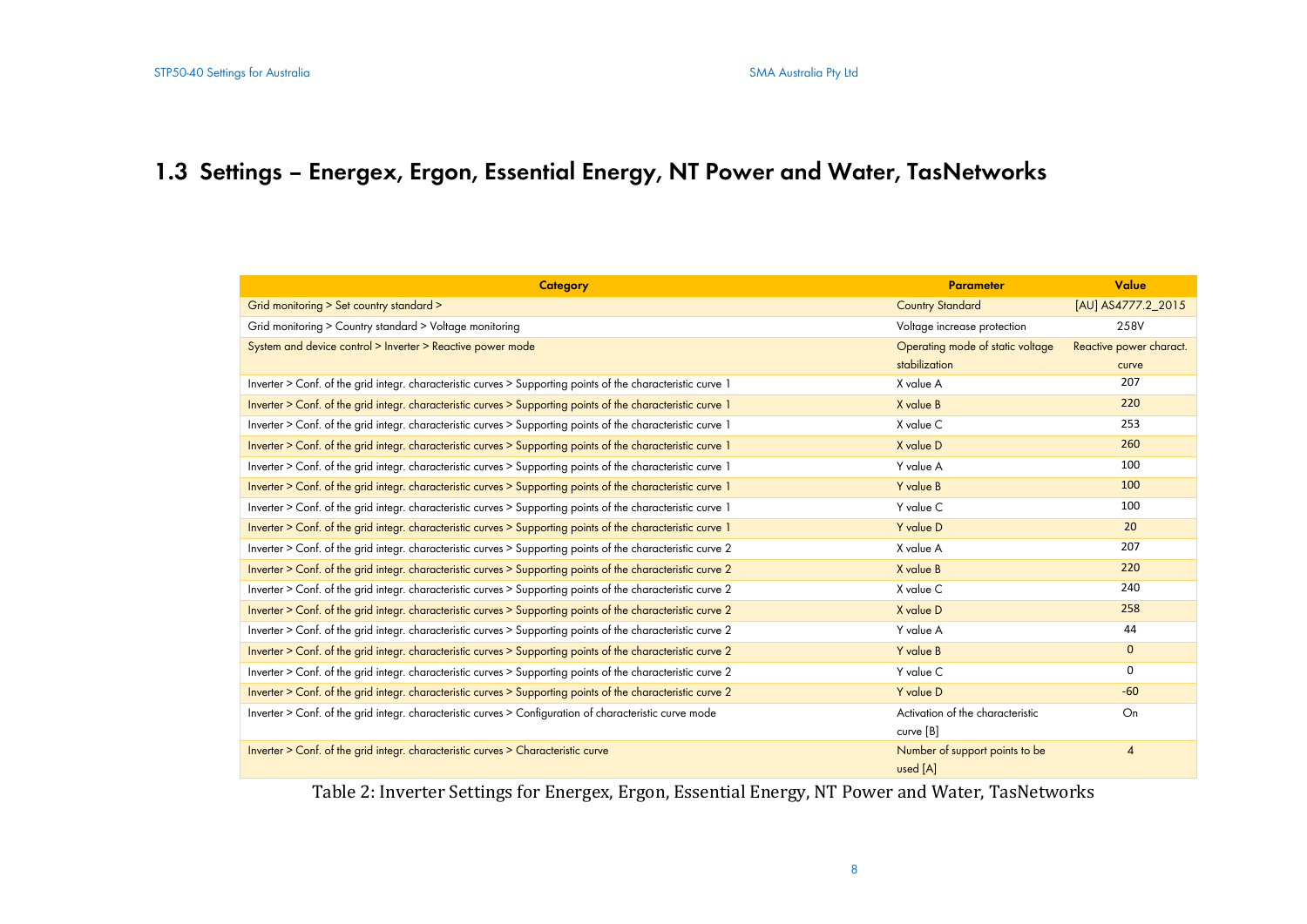# **1.4 Settings – SA Power Networks**

| <b>Category</b>                                                                                              | <b>Parameter</b>                 | Value                   |
|--------------------------------------------------------------------------------------------------------------|----------------------------------|-------------------------|
| Grid monitoring > Set country standard >                                                                     | <b>Country Standard</b>          | [AU] AS4777.2_2015      |
| Grid monitoring > Country standard > Voltage monitoring                                                      | Voltage increase protection      | 258V                    |
| System and device control > Inverter > Reactive power mode                                                   | Operating mode of static voltage | Reactive power charact. |
|                                                                                                              | stabilization                    | curve                   |
| Inverter > Conf. of the grid integr. characteristic curves > Supporting points of the characteristic curve 1 | X value A                        | 207                     |
| Inverter > Conf. of the grid integr. characteristic curves > Supporting points of the characteristic curve 1 | X value B                        | 220                     |
| Inverter > Conf. of the grid integr. characteristic curves > Supporting points of the characteristic curve 1 | X value C                        | 250                     |
| Inverter > Conf. of the grid integr. characteristic curves > Supporting points of the characteristic curve 1 | X value D                        | 265                     |
| Inverter > Conf. of the grid integr. characteristic curves > Supporting points of the characteristic curve 1 | Y value A                        | 100                     |
| Inverter > Conf. of the grid integr. characteristic curves > Supporting points of the characteristic curve 1 | Y value B                        | 100                     |
| Inverter > Conf. of the grid integr. characteristic curves > Supporting points of the characteristic curve 1 | Y value C                        | 100                     |
| Inverter > Conf. of the grid integr. characteristic curves > Supporting points of the characteristic curve 1 | Y value D                        | 20                      |
| Inverter > Conf. of the grid integr. characteristic curves > Supporting points of the characteristic curve 2 | X value A                        | 207                     |
| Inverter > Conf. of the grid integr. characteristic curves > Supporting points of the characteristic curve 2 | X value B                        | 220                     |
| Inverter > Conf. of the grid integr. characteristic curves > Supporting points of the characteristic curve 2 | X value C                        | 248                     |
| Inverter > Conf. of the grid integr. characteristic curves > Supporting points of the characteristic curve 2 | X value D                        | 253                     |
| Inverter > Conf. of the grid integr. characteristic curves > Supporting points of the characteristic curve 2 | Y value A                        | 31                      |
| Inverter > Conf. of the grid integr. characteristic curves > Supporting points of the characteristic curve 2 | Y value B                        | $\mathbf{0}$            |
| Inverter > Conf. of the grid integr. characteristic curves > Supporting points of the characteristic curve 2 | Y value C                        | 0                       |
| Inverter > Conf. of the grid integr. characteristic curves > Supporting points of the characteristic curve 2 | Y value D                        | $-44$                   |
| Inverter > Conf. of the grid integr. characteristic curves > Configuration of characteristic curve mode      | Activation of the characteristic | On                      |
|                                                                                                              | curve [B]                        |                         |
| Inverter > Conf. of the grid integr. characteristic curves > Characteristic curve                            | Number of support points to be   | $\overline{4}$          |
|                                                                                                              | used [A]                         |                         |

Table 3: Inverter Settings for SA Power Networks,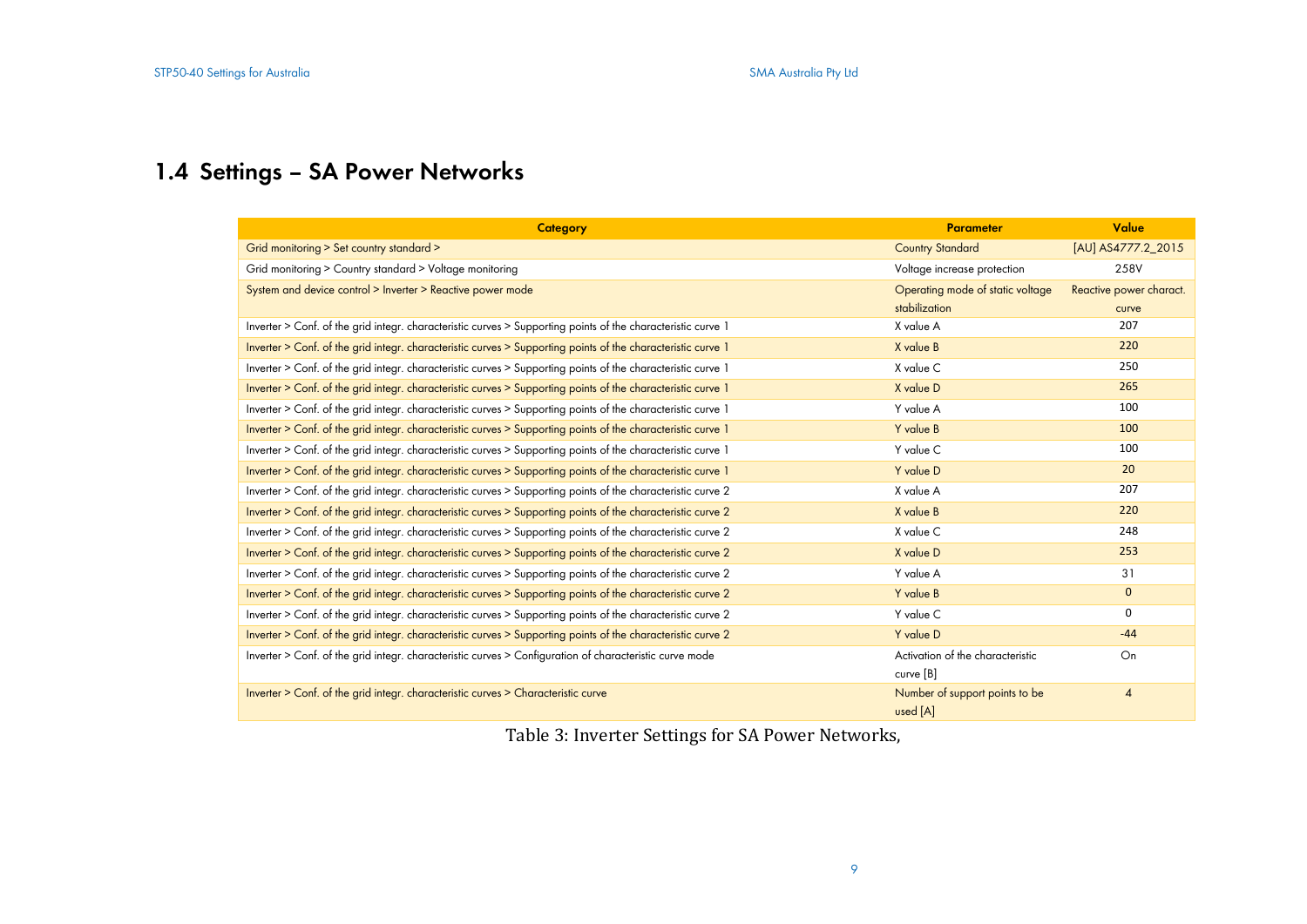# **1.5 Settings – Ausgrid**

| Category                                                                                                     | <b>Parameter</b>                 | Value                   |
|--------------------------------------------------------------------------------------------------------------|----------------------------------|-------------------------|
| Grid monitoring > Set country standard >                                                                     | <b>Country Standard</b>          | [AU] AS4777.2_2015      |
| Grid monitoring > Country standard > Voltage monitoring                                                      | Voltage increase protection      | 258V                    |
| System and device control > Inverter > Reactive power mode                                                   | Operating mode of static voltage | Reactive power charact. |
|                                                                                                              | stabilization                    | curve                   |
| Inverter > Conf. of the grid integr. characteristic curves > Supporting points of the characteristic curve 1 | X value A                        | 207                     |
| Inverter > Conf. of the grid integr. characteristic curves > Supporting points of the characteristic curve 1 | X value B                        | 220                     |
| Inverter > Conf. of the grid integr. characteristic curves > Supporting points of the characteristic curve 1 | X value C                        | 248                     |
| Inverter > Conf. of the grid integr. characteristic curves > Supporting points of the characteristic curve 1 | X value D                        | 258                     |
| Inverter > Conf. of the grid integr. characteristic curves > Supporting points of the characteristic curve 1 | Y value A                        | 100                     |
| Inverter > Conf. of the grid integr. characteristic curves > Supporting points of the characteristic curve 1 | Y value B                        | 100                     |
| Inverter > Conf. of the grid integr. characteristic curves > Supporting points of the characteristic curve 1 | Y value C                        | 100                     |
| Inverter > Conf. of the grid integr. characteristic curves > Supporting points of the characteristic curve 1 | Y value D                        | 20                      |
| Inverter > Conf. of the grid integr. characteristic curves > Supporting points of the characteristic curve 2 | X value A                        | 207                     |
| Inverter > Conf. of the grid integr. characteristic curves > Supporting points of the characteristic curve 2 | X value B                        | 220                     |
| Inverter > Conf. of the grid integr. characteristic curves > Supporting points of the characteristic curve 2 | X value C                        | 248                     |
| Inverter > Conf. of the grid integr. characteristic curves > Supporting points of the characteristic curve 2 | X value D                        | 258                     |
| Inverter > Conf. of the grid integr. characteristic curves > Supporting points of the characteristic curve 2 | Y value A                        | 60                      |
| Inverter > Conf. of the grid integr. characteristic curves > Supporting points of the characteristic curve 2 | Y value B                        | $\mathbf 0$             |
| Inverter > Conf. of the grid integr. characteristic curves > Supporting points of the characteristic curve 2 | Y value C                        | 0                       |
| Inverter > Conf. of the grid integr. characteristic curves > Supporting points of the characteristic curve 2 | Y value D                        | $-60$                   |
| Inverter > Conf. of the grid integr. characteristic curves > Configuration of characteristic curve mode      | Activation of the characteristic | On                      |
|                                                                                                              | curve [B]                        |                         |
| Inverter > Conf. of the grid integr. characteristic curves > Characteristic curve                            | Number of support points to be   | $\overline{4}$          |
|                                                                                                              | used [A]                         |                         |

Table 4: Inverter Settings for Ausgrid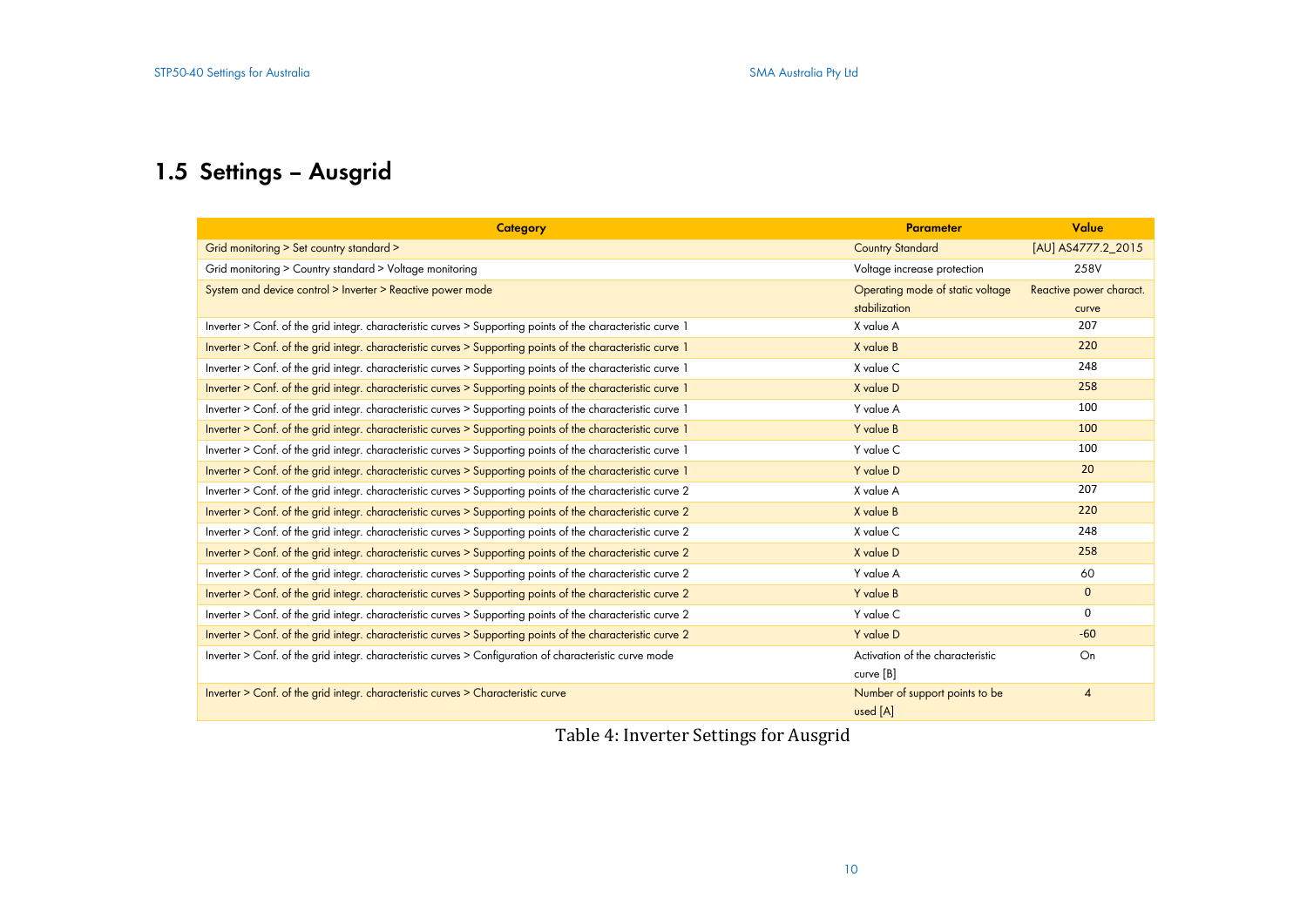# **1.6 Settings – Endeavour Energy**

| <b>Category</b>                                                                                              | <b>Parameter</b>                 | Value                   |
|--------------------------------------------------------------------------------------------------------------|----------------------------------|-------------------------|
| Grid monitoring > Set country standard >                                                                     | <b>Country Standard</b>          | [AU] AS4777.2 2015      |
| Grid monitoring > Country standard > Voltage monitoring                                                      | Voltage increase protection      | 258V                    |
| System and device control > Inverter > Reactive power mode                                                   | Operating mode of static voltage | Reactive power charact. |
|                                                                                                              | stabilization                    | curve                   |
| Inverter > Conf. of the grid integr. characteristic curves > Supporting points of the characteristic curve 1 | X value A                        | 207                     |
| Inverter > Conf. of the grid integr. characteristic curves > Supporting points of the characteristic curve 1 | X value B                        | 220                     |
| Inverter > Conf. of the grid integr. characteristic curves > Supporting points of the characteristic curve 1 | X value C                        | 255                     |
| Inverter > Conf. of the grid integr. characteristic curves > Supporting points of the characteristic curve 1 | X value D                        | 265                     |
| Inverter > Conf. of the grid integr. characteristic curves > Supporting points of the characteristic curve 1 | Y value A                        | 100                     |
| Inverter > Conf. of the grid integr. characteristic curves > Supporting points of the characteristic curve 1 | Y value B                        | 100                     |
| Inverter > Conf. of the grid integr. characteristic curves > Supporting points of the characteristic curve 1 | Y value C                        | 100                     |
| Inverter > Conf. of the grid integr. characteristic curves > Supporting points of the characteristic curve 1 | Y value D                        | 20                      |
| Inverter > Conf. of the grid integr. characteristic curves > Supporting points of the characteristic curve 2 | X value A                        | 207                     |
| Inverter > Conf. of the grid integr. characteristic curves > Supporting points of the characteristic curve 2 | X value B                        | 220                     |
| Inverter > Conf. of the grid integr. characteristic curves > Supporting points of the characteristic curve 2 | X value C                        | 248                     |
| Inverter > Conf. of the grid integr. characteristic curves > Supporting points of the characteristic curve 2 | X value D                        | 260                     |
| Inverter > Conf. of the grid integr. characteristic curves > Supporting points of the characteristic curve 2 | Y value A                        | 60                      |
| Inverter > Conf. of the grid integr. characteristic curves > Supporting points of the characteristic curve 2 | Y value B                        | $\mathbf{0}$            |
| Inverter > Conf. of the grid integr. characteristic curves > Supporting points of the characteristic curve 2 | Y value C                        | $\Omega$                |
| Inverter > Conf. of the grid integr. characteristic curves > Supporting points of the characteristic curve 2 | Y value D                        | $-60$                   |
| Inverter > Conf. of the grid integr. characteristic curves > Configuration of characteristic curve mode      | Activation of the characteristic | On                      |
|                                                                                                              | curve [B]                        |                         |
| Inverter > Conf. of the grid integr. characteristic curves > Characteristic curve                            | Number of support points to be   | $\overline{4}$          |
|                                                                                                              | used [A]                         |                         |

Table 5: Inverter Settings for Endeavour Energy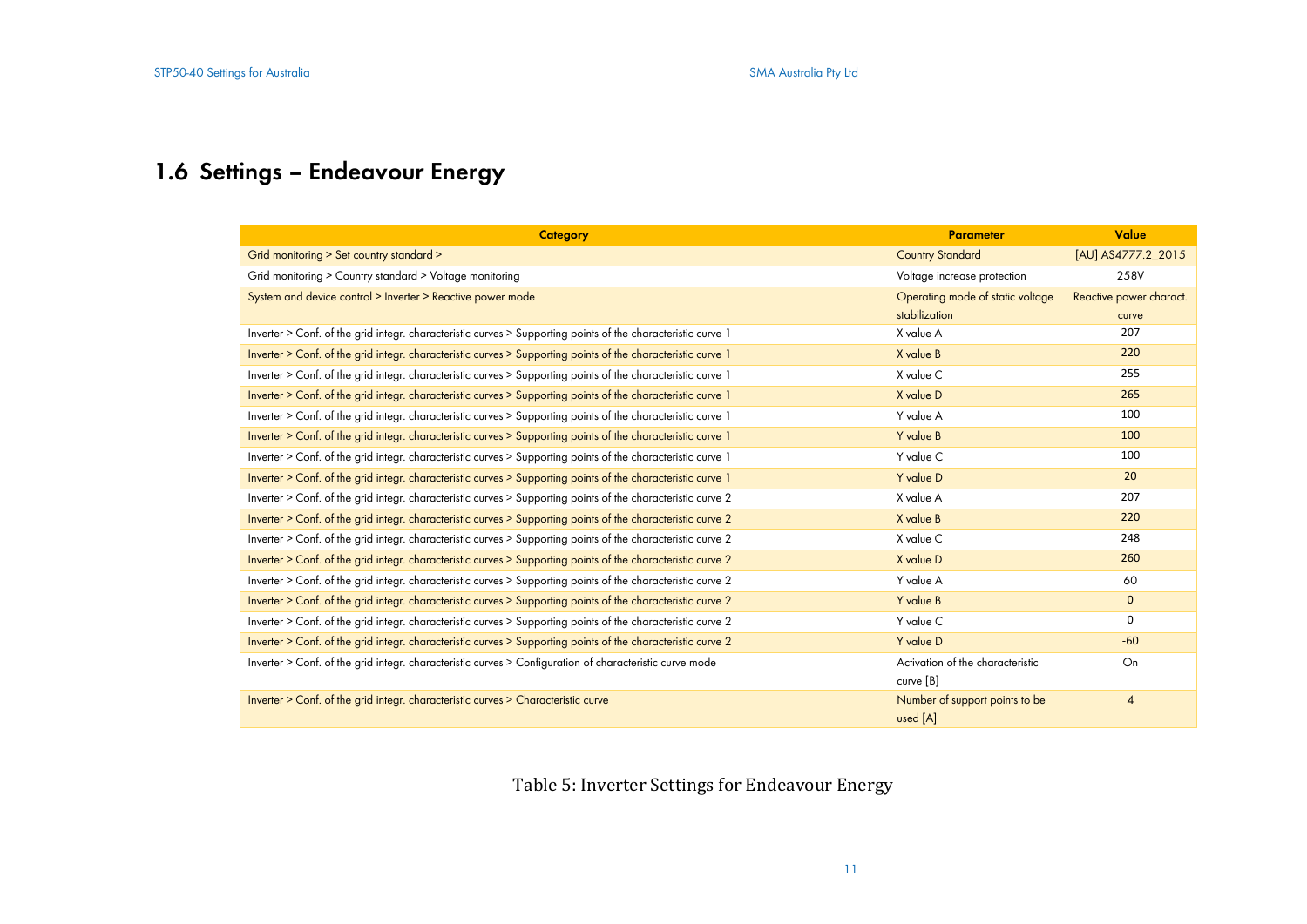# **1.7 Settings – Horizon Power**

| Category                                                                                                     | <b>Parameter</b>                 | Value                   |
|--------------------------------------------------------------------------------------------------------------|----------------------------------|-------------------------|
| Grid monitoring > Set country standard >                                                                     | <b>Country Standard</b>          | [AU] AS4777.2_2015      |
| Grid monitoring > Country standard > Voltage monitoring                                                      | Voltage increase protection      | 258V                    |
| System and device control > Inverter > Reactive power mode                                                   | Operating mode of static voltage | Reactive power charact. |
|                                                                                                              | stabilization                    | curve                   |
| Inverter > Conf. of the grid integr. characteristic curves > Supporting points of the characteristic curve 1 | X value A                        | 207                     |
| Inverter > Conf. of the grid integr. characteristic curves > Supporting points of the characteristic curve 1 | X value B                        | 220                     |
| Inverter > Conf. of the grid integr. characteristic curves > Supporting points of the characteristic curve 1 | X value C                        | 254                     |
| Inverter > Conf. of the grid integr. characteristic curves > Supporting points of the characteristic curve 1 | X value D                        | 265                     |
| Inverter > Conf. of the grid integr. characteristic curves > Supporting points of the characteristic curve 1 | Y value A                        | 100                     |
| Inverter > Conf. of the grid integr. characteristic curves > Supporting points of the characteristic curve 1 | Y value B                        | 100                     |
| Inverter > Conf. of the grid integr. characteristic curves > Supporting points of the characteristic curve 1 | Y value C                        | 100                     |
| Inverter > Conf. of the grid integr. characteristic curves > Supporting points of the characteristic curve 1 | Y value D                        | 20                      |
| Inverter > Conf. of the grid integr. characteristic curves > Supporting points of the characteristic curve 2 | X value A                        | 207                     |
| Inverter > Conf. of the grid integr. characteristic curves > Supporting points of the characteristic curve 2 | X value B                        | 220                     |
| Inverter > Conf. of the grid integr. characteristic curves > Supporting points of the characteristic curve 2 | X value C                        | 240                     |
| Inverter > Conf. of the grid integr. characteristic curves > Supporting points of the characteristic curve 2 | X value D                        | 265                     |
| Inverter > Conf. of the grid integr. characteristic curves > Supporting points of the characteristic curve 2 | Y value A                        | 60                      |
| Inverter > Conf. of the grid integr. characteristic curves > Supporting points of the characteristic curve 2 | Y value B                        | $\mathbf{0}$            |
| Inverter > Conf. of the grid integr. characteristic curves > Supporting points of the characteristic curve 2 | Y value C                        | $\Omega$                |
| Inverter > Conf. of the grid integr. characteristic curves > Supporting points of the characteristic curve 2 | Y value D                        | $-60$                   |
| Inverter > Conf. of the grid integr. characteristic curves > Configuration of characteristic curve mode      | Activation of the characteristic | On                      |
|                                                                                                              | curve [B]                        |                         |
| Inverter > Conf. of the grid integr. characteristic curves > Characteristic curve                            | Number of support points to be   | $\overline{4}$          |
|                                                                                                              | used [A]                         |                         |

Table 6: Inverter Settings for Horizon Power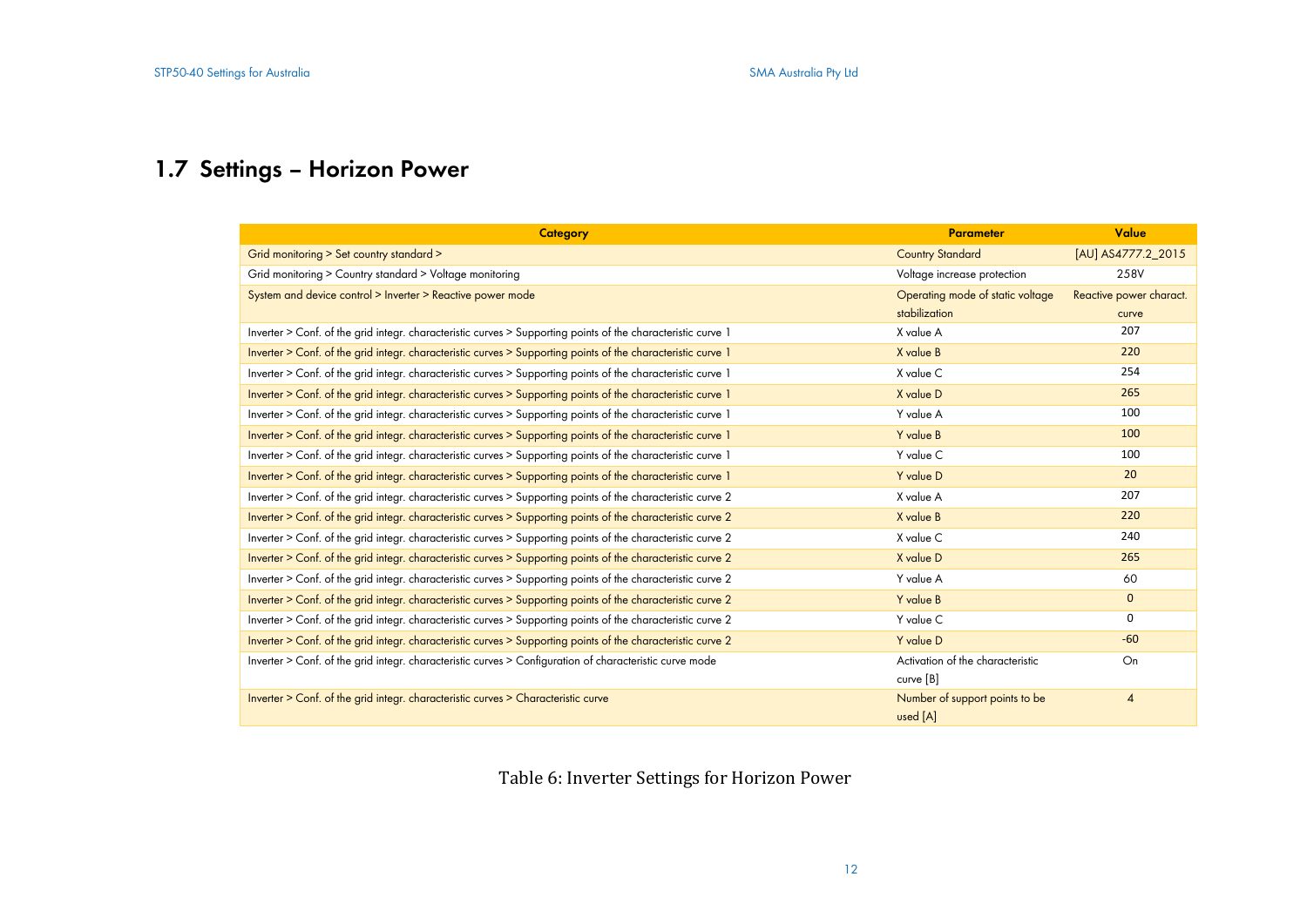# **1.8 Settings – Western Power**

| <b>Category</b>                                                                                              | <b>Parameter</b>                 | Value                   |
|--------------------------------------------------------------------------------------------------------------|----------------------------------|-------------------------|
| Grid monitoring > Set country standard >                                                                     | <b>Country Standard</b>          | [AU] AS4777.2_2015      |
| Grid monitoring > Country standard > Voltage monitoring                                                      | Voltage increase protection      | 258V                    |
| System and device control > Inverter > Reactive power mode                                                   | Operating mode of static voltage | Reactive power charact. |
|                                                                                                              | stabilization                    | curve                   |
| Inverter > Conf. of the grid integr. characteristic curves > Supporting points of the characteristic curve 1 | X value A                        | 207                     |
| Inverter > Conf. of the grid integr. characteristic curves > Supporting points of the characteristic curve 1 | X value B                        | 220                     |
| Inverter > Conf. of the grid integr. characteristic curves > Supporting points of the characteristic curve 1 | X value C                        | 250                     |
| Inverter > Conf. of the grid integr. characteristic curves > Supporting points of the characteristic curve 1 | X value D                        | 265                     |
| Inverter > Conf. of the grid integr. characteristic curves > Supporting points of the characteristic curve 1 | Y value A                        | 100                     |
| Inverter > Conf. of the grid integr. characteristic curves > Supporting points of the characteristic curve 1 | Y value B                        | 100                     |
| Inverter > Conf. of the grid integr. characteristic curves > Supporting points of the characteristic curve 1 | Y value C                        | 100                     |
| Inverter > Conf. of the grid integr. characteristic curves > Supporting points of the characteristic curve 1 | Y value D                        | 20                      |
| Inverter > Conf. of the grid integr. characteristic curves > Supporting points of the characteristic curve 2 | X value A                        | 205                     |
| Inverter > Conf. of the grid integr. characteristic curves > Supporting points of the characteristic curve 2 | X value B                        | 220                     |
| Inverter > Conf. of the grid integr. characteristic curves > Supporting points of the characteristic curve 2 | X value C                        | 235                     |
| Inverter > Conf. of the grid integr. characteristic curves > Supporting points of the characteristic curve 2 | X value D                        | 250                     |
| Inverter > Conf. of the grid integr. characteristic curves > Supporting points of the characteristic curve 2 | Y value A                        | 30                      |
| Inverter > Conf. of the grid integr. characteristic curves > Supporting points of the characteristic curve 2 | Y value B                        | $\mathbf{0}$            |
| Inverter > Conf. of the grid integr. characteristic curves > Supporting points of the characteristic curve 2 | Y value C                        | 0                       |
| Inverter > Conf. of the grid integr. characteristic curves > Supporting points of the characteristic curve 2 | Y value D                        | $-30$                   |
| Inverter > Conf. of the grid integr. characteristic curves > Configuration of characteristic curve mode      | Activation of the characteristic | On                      |
|                                                                                                              | curve [B]                        |                         |
| Inverter > Conf. of the grid integr. characteristic curves > Characteristic curve                            | Number of support points to be   | $\overline{4}$          |
|                                                                                                              | used [A]                         |                         |

Table 7: Inverter Settings for Western Power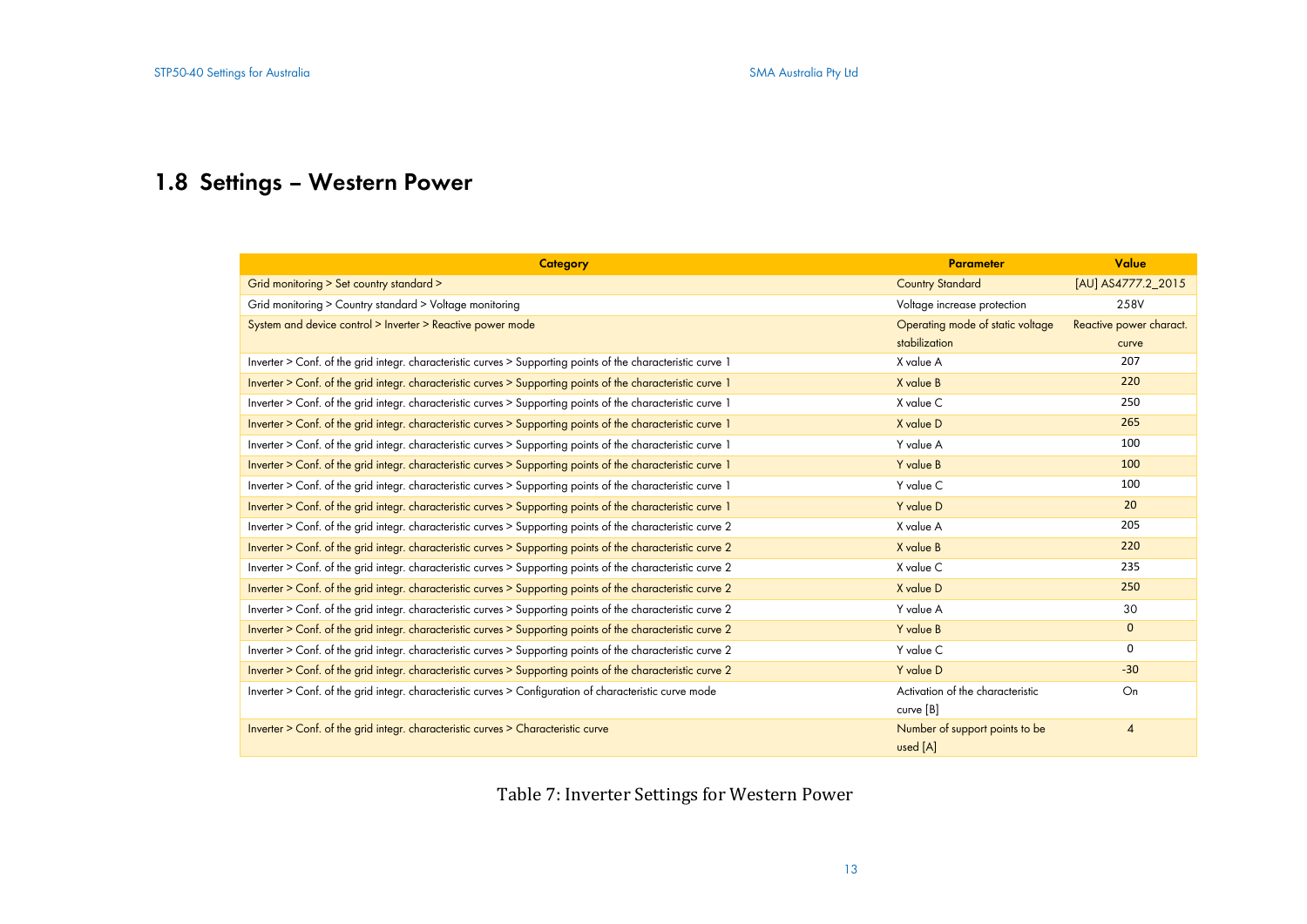# **1.9 Settings – Evoenergy**

| <b>Category</b>                                                                                              | <b>Parameter</b>                 | Value                   |
|--------------------------------------------------------------------------------------------------------------|----------------------------------|-------------------------|
| Grid monitoring > Set country standard >                                                                     | <b>Country Standard</b>          | [AU] AS4777.2_2015      |
| Grid monitoring > Country standard > Voltage monitoring                                                      | Voltage increase protection      | 258V                    |
| System and device control > Inverter > Reactive power mode                                                   | Operating mode of static voltage | Reactive power charact. |
|                                                                                                              | stabilization                    | curve                   |
| Inverter > Conf. of the grid integr. characteristic curves > Supporting points of the characteristic curve 1 | X value A                        | 207                     |
| Inverter > Conf. of the grid integr. characteristic curves > Supporting points of the characteristic curve 1 | X value B                        | 220                     |
| Inverter > Conf. of the grid integr. characteristic curves > Supporting points of the characteristic curve 1 | X value C                        | 250                     |
| Inverter > Conf. of the grid integr. characteristic curves > Supporting points of the characteristic curve 1 | X value D                        | 258                     |
| Inverter > Conf. of the grid integr. characteristic curves > Supporting points of the characteristic curve 1 | Y value A                        | 100                     |
| Inverter > Conf. of the grid integr. characteristic curves > Supporting points of the characteristic curve 1 | Y value B                        | 100                     |
| Inverter > Conf. of the grid integr. characteristic curves > Supporting points of the characteristic curve 1 | Y value C                        | 100                     |
| Inverter > Conf. of the grid integr. characteristic curves > Supporting points of the characteristic curve 1 | Y value D                        | 20                      |
| Inverter > Conf. of the grid integr. characteristic curves > Supporting points of the characteristic curve 2 | X value A                        | 207                     |
| Inverter > Conf. of the grid integr. characteristic curves > Supporting points of the characteristic curve 2 | X value B                        | 220                     |
| Inverter > Conf. of the grid integr. characteristic curves > Supporting points of the characteristic curve 2 | X value C                        | 250                     |
| Inverter > Conf. of the grid integr. characteristic curves > Supporting points of the characteristic curve 2 | X value D                        | 258                     |
| Inverter > Conf. of the grid integr. characteristic curves > Supporting points of the characteristic curve 2 | Y value A                        | 30                      |
| Inverter > Conf. of the grid integr. characteristic curves > Supporting points of the characteristic curve 2 | Y value B                        | $\mathbf{0}$            |
| Inverter > Conf. of the grid integr. characteristic curves > Supporting points of the characteristic curve 2 | Y value C                        | 0                       |
| Inverter > Conf. of the grid integr. characteristic curves > Supporting points of the characteristic curve 2 | Y value D                        | $-30$                   |
| Inverter > Conf. of the grid integr. characteristic curves > Configuration of characteristic curve mode      | Activation of the characteristic | On                      |
|                                                                                                              | curve [B]                        |                         |
| Inverter > Conf. of the grid integr. characteristic curves > Characteristic curve                            | Number of support points to be   | $\overline{4}$          |
|                                                                                                              | used [A]                         |                         |

Table 8: Inverter Settings for Evo Ener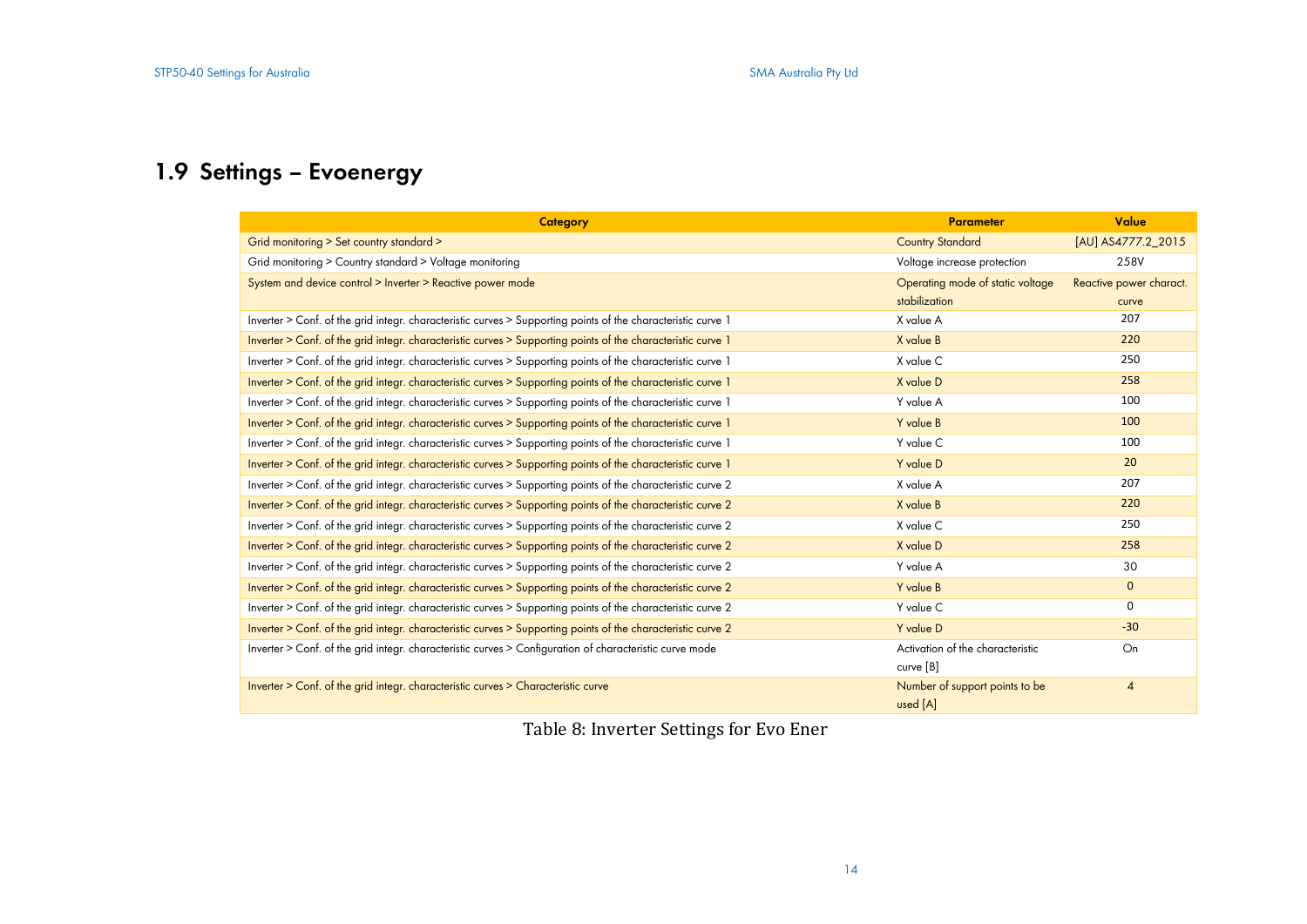# **2 Earth Fault Alarm**

The SUNNY TRIPOWER CORE1 complies with AS4777.2:2015, IEC 62109-1 and IEC 62109-2 including the requirements for ground/earth fault detection and alarm. The inverter detects earth faults by the measurement of insulation resistance between the DC side and ground. Earth faults (and other faults) trigger the inverter's front LED to glow red as a visual indication. Additional external alarms are supported as described below.

#### **2.1 Notification through Sunny Portal classic**

If the country code is set to AS/NZS4777.2:2015 and the inverter registered in Sunny Portal (sunnyportal.com) a notification report will be automatically configured to notify the owner of the plant hourly of an earth fault via the owners registered email.

### **2.2 Notification through Sunny Portal powered by ennexOS**

In PV systems with a Data Manager M, event monitoring and notification is possible through ennexos.sunnyportal.com. To enable notification emails to the nominated email address, setup the following:

- 1. Commission the Data Manager M including registration of CORE1 inverter(s)
- 2. Select **Notifications** in the menu **Configuration**
- 3. Select **[⋮]** button
- 4. Select **Event report**
- 5. For the newly created Event report, click the  $\circled{p}$  icon
- 6. Configure the report with
	- **- Cycle:** Hourly,
	- **- Event type**: ☑ Fault,
	- **-** ☑ Only reports with events

### **2.3 Connecting an external alarm**

The CORE1 has a multifunction relay that can be used to trigger an external alarm When any fault occurs, the relay labelled ALARM will change state. Refer to the operation manual section 6.4 for more details on the multifunction relay and section 8.16 for adjusting the operating mode of the relay.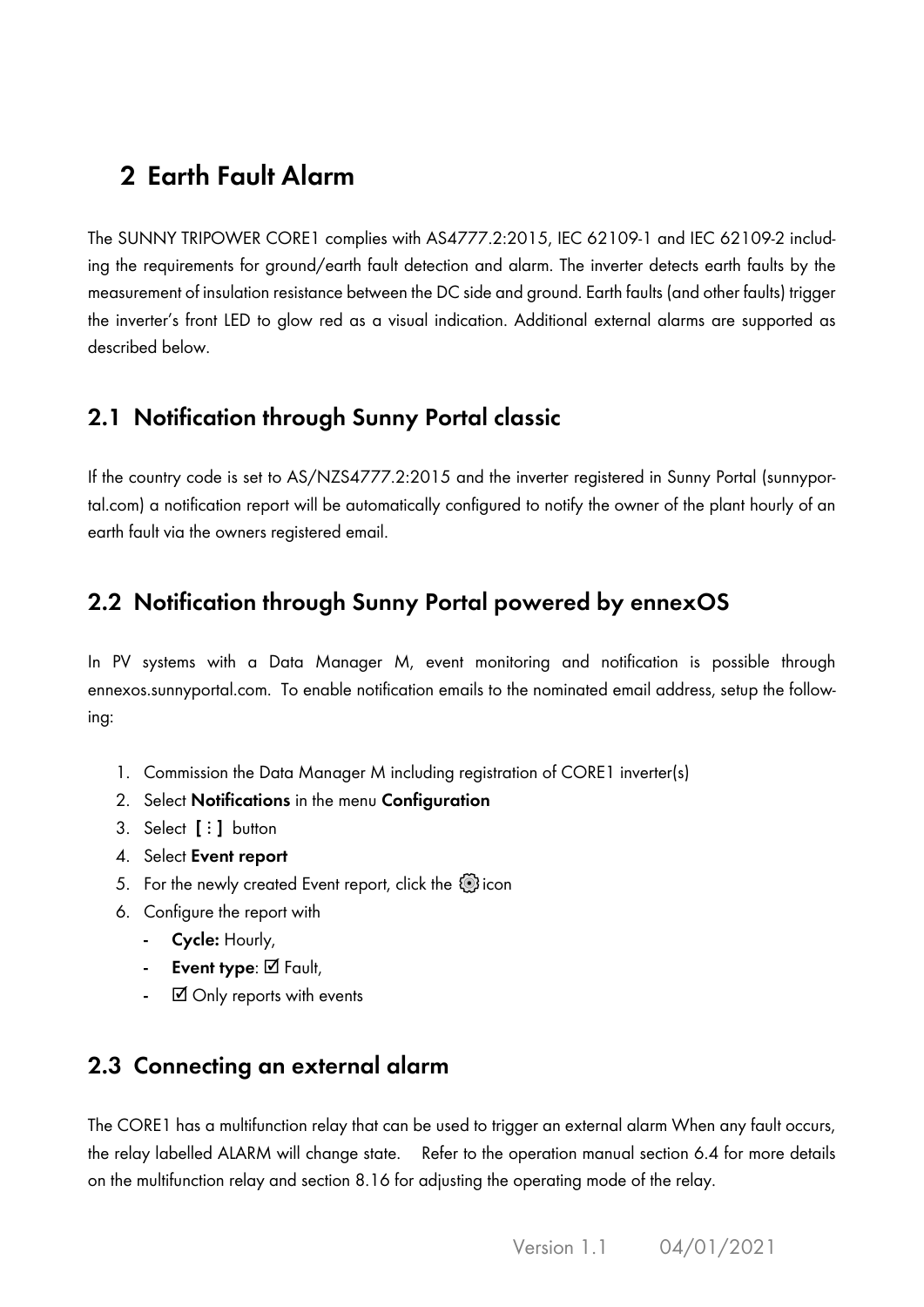# **3 Demand Response Modes (DRM)**

CORE1(STP50-40) supports DRM0 in accordance with AS/NZ 4777.2:2015.

DRM0 (Operate the disconnection device) is asserted by the inverter when an external SMA Compatible DRED is installed and configured to communicate to the STP50-40 via Modbus TCP.